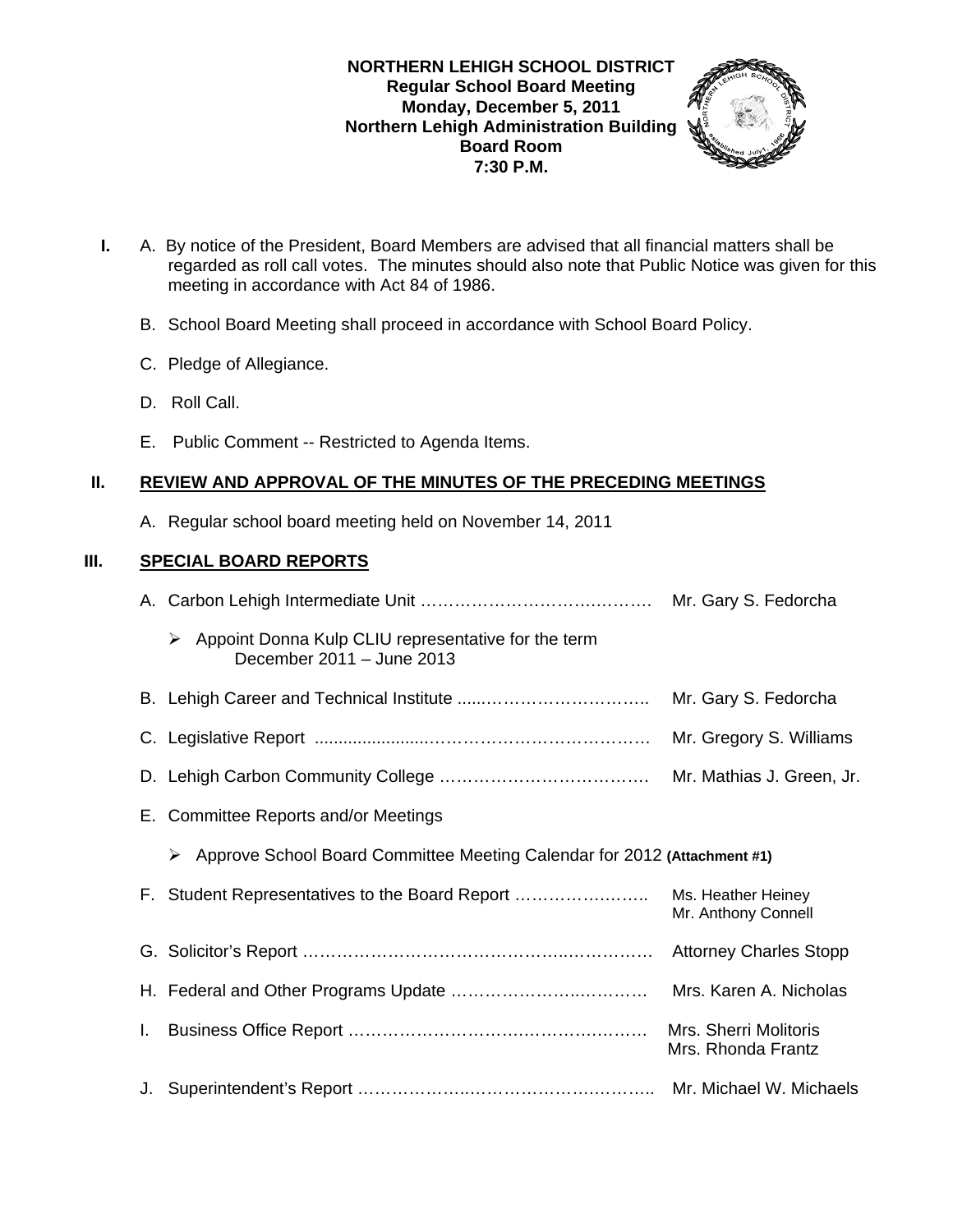## **IV. PERSONNEL**

#### A. Unpaid Leave of Absence

Approve the request of Suzanne Mengel, Slatington Elementary Guidance Counselor, to take an unpaid leave of absence on February 6 & February 7, 2012. She is requesting to use these two unpaid days in conjunction with two personal days on February 3 & February 4, 2012 so she can attend a family function. Correspondence received from the Education Association states that this request will not be considered as precedent setting for future requests.

B. Senior High Administrative Detention Supervisor

 Approve to appoint Ellen Kiss as the Administrative Detention Supervisor in the senior high school. She will work Tuesday and Thursday from 2:30 p.m. to 4:00 p.m. throughout the 2011-2012 school year that warrants detention coverage. Salary will be \$20.00 per hour worked.

#### C. Co-Curricular Volunteers 2011-2012

Andrew Arnold\* **Assistant Wrestling Coach \*Pending Verification of Missing Documents** 

#### D. Family Medical Leaves

- 1. Approve the request of employee #3380 to take a 12 week Family Medical Leave effective January 3, 2012 for her own medical reasons. She will be using accumulated paid leave in conjunction with the Family Medical Leave. Employee's intention is to return to their current position upon medical release from their attending physician.
- 2. Approve the request of employee #6776 to take a 12 week Family Medical Leave effective January 5, 2012 for her own medical reasons. She will be using accumulated sick days in conjunction with the Family Medical Leave. Employee's intention is to return to their current position upon medical release from their attending physician.

## E. Substitute

1. Instructional

 Approve the following substitute teachers for the 2011-2012 school year at the 2011-2012 substitute teacher rates as approved on the Supplementary Personnel Salary Schedule:

 Andrew Kern - Art Gerald Strubinger – Social Studies

2. Non-Instructional

 Approve the following individuals as substitute custodian for the 2011-2012 school year at the 2011-2012 substitute rate as approved on the Supplementary Personnel Salary Schedule:

Jennifer Sheridan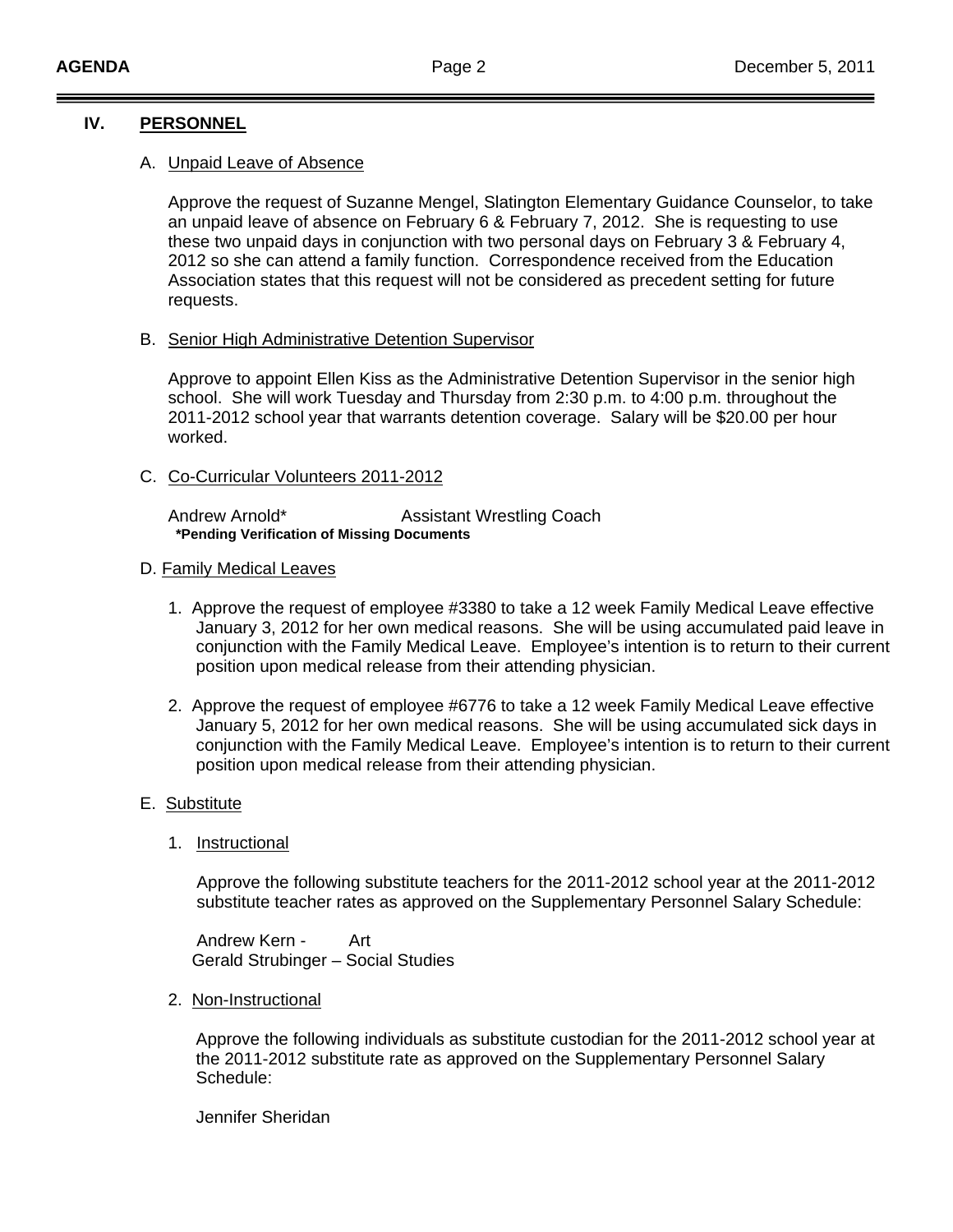## **V. CONFERENCES**

Bryan Geist – 45<sup>th</sup> Pennsylvania State Athletic Directors Association Conference – March 21-23, 2012 – Hershey Lodge, Hershey, PA – Registration: \$250.00, Lodging: \$321.90, Meals: \$25.00 – Total Approximate Cost: \$596.90 – Funding: Athletic Department Budget **(Attachment #2)**

## **VI. POLICY**

#### A.Board Policy – Second Reading

 Approve school board policy #103 plus attachments – Programs – Nondiscrimination in School and Classroom Practices, as presented after second reading. **(Attachment # 3)** 

#### B**.** Bulldog Chess Club

 Approve the request of the Senior High School administration to create a Bulldog Chess Club. This club will help students improve their cognitive abilities, promote logical thinking and instill a sense of self confidence and self worth. The club will meet every Wednesday from 2:15 – 3:30 p.m. through April. There will be no cost to the district to conduct this club. **(Attachment #4)** 

#### C. Slatington Elementary Tech Wizards Club

Approve the request of the Slatington Elementary administration to create a Slatington Elementary Tech Wizards Club. This club will help students work with computer programs while enhancing their technology skills. The club will meet once a week from 3:00 – 4:00 p.m. from January – April. There will be no cost to the district to conduct this club. **(Attachment #5)** 

## **VII. CURRICULUM AND INSTRUCTION**

## **VIII. OLD BUSINESS**

## **IX. NEW BUSINESS**

#### A. Literacy Center – GED Classes

 Authorize the Literacy Center of Allentown to conduct an Adult GED class two times per week for 33 weeks for a total of 66 classes at the High School beginning in January 2012 – September, 2012. Further approve District Administration to waive the use of facilities costs at \$20.00 per session for a total of \$1,320.00. The only cost to the district is the use of facilities.

## **X. FINANCIAL**

- A. Approve the Following Financial Reports:
	- 1. General Fund September, October and November
	- 2. NLMS Student Activities Account months of September and October
	- 3. NLHS Student Activities and Scholarship Acct months of September and October
- B. Approve the Following List of Bills:
	- 1. General Fund month of November & December
	- 2. Cafeteria Fund month of November
	- 3. Refreshment Stand month of November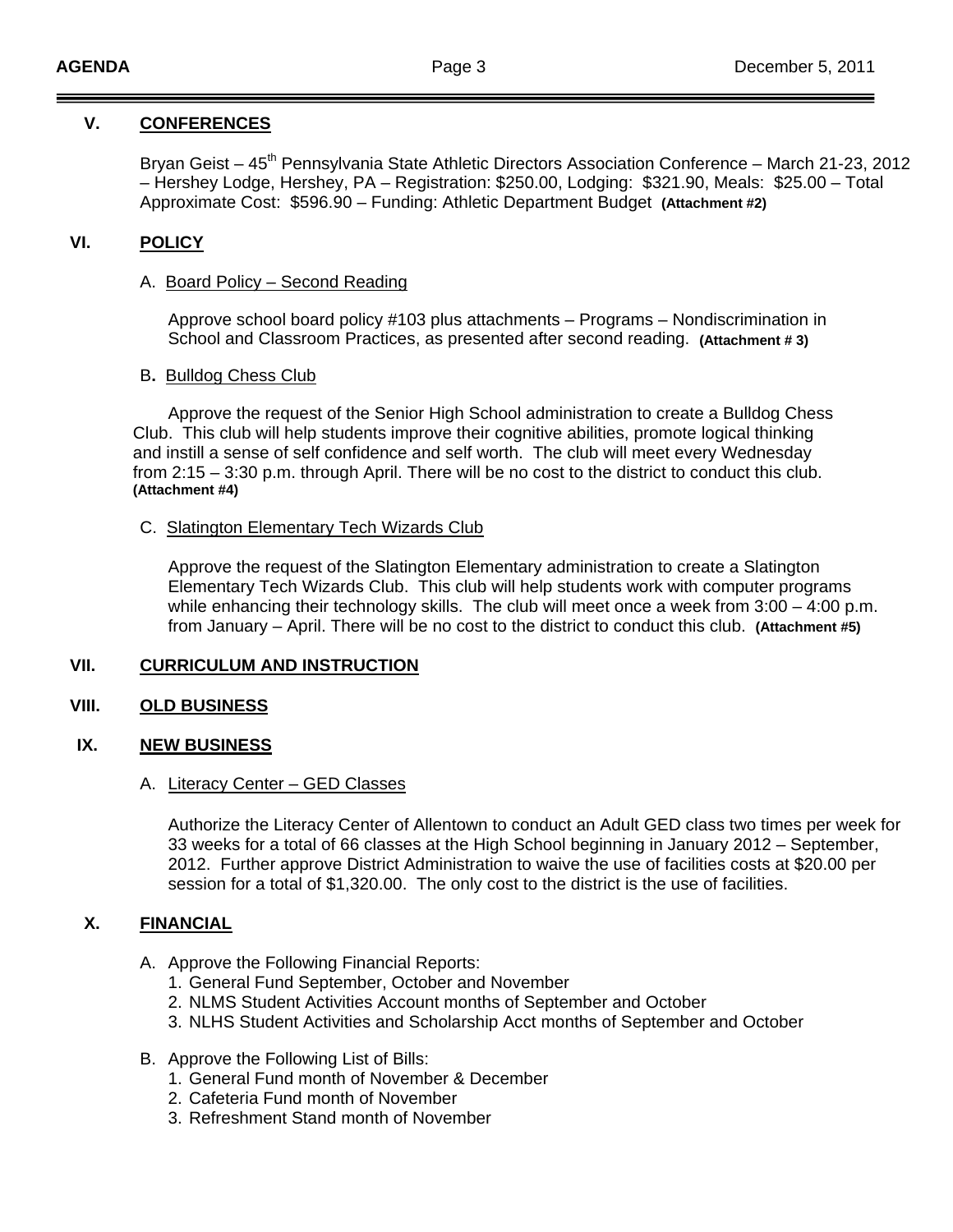C. Approve abatement/exoneration requests of per capita taxes, for the residents that fall within the guidelines, as presented. **(Attachment #6)**

#### D. Act 1 Tax Levy Resolution

#### **NORTHERN LEHIGH SCHOOL DISTRICT BOARD OF DIRECTORS**

#### **RESOLUTION**

 **WHEREAS,** on June 27, 2006, the Pennsylvania legislature passed Act 1 of Special Session 2006, entitled the "Taxpayer Relief Act" (hereinafter "Act 1");

 **WHEREAS,** Act 1 requires school districts to limit tax increases to the level set by an inflation index unless the tax increase is approved by voters in a referendum or the school

 district obtains from the Department of Education or a court of common pleas certain referendum exceptions;

 **WHEREAS,** Act 1 does, however, allow a board of school directors to elect to adopt a resolution indicating that it will not raise the rate of any tax for the support of the public schools for the following fiscal year by more than its index, provided this resolution must be adopted no later than 110 days prior to the date of the election immediately preceding the upcoming fiscal year;

 **WHEREAS,** the Northern Lehigh School District index for the 2012-2013 fiscal year is 1.7%;

 **WHEREAS,** the Northern Lehigh School District Board of Directors has made the decision that it shall not raise the rate of any tax for the support of the Northern Lehigh School District for the 2012-2013 fiscal year by more than its index.

**AND NOW,** on this  $5<sup>th</sup>$  day of December, 2011, it is hereby **RESOLVED** by the Northern Lehigh School District (hereinafter "District") Board of Directors (hereinafter "Board") the following:

- 1. The Board certifies that it will not increase any school district tax for the 2012-2013 school year at a rate that exceeds the index as calculated by the Pennsylvania Department of Education.
- 2. The Board certifies that it will comply with the procedures set forth in Section 687, of the Pennsylvania Public School Code (hereinafter "School Code"), 24 P.S. §6-687, for the adoption of its proposed and final budget.
- 3. The Board certifies that increasing any tax at a rate less than or equal to the index will be sufficient to balance its final budget of the 2012-2013 fiscal year.
- 4. The Administration of the District will submit the District's information on a proposed increase in the rate of a tax levied for the support of the District to the Pennsylvania Department of Education on the uniform form prepared by the Pennsylvania Department of Education no later than five days after the Board's adoption of this Resolution.